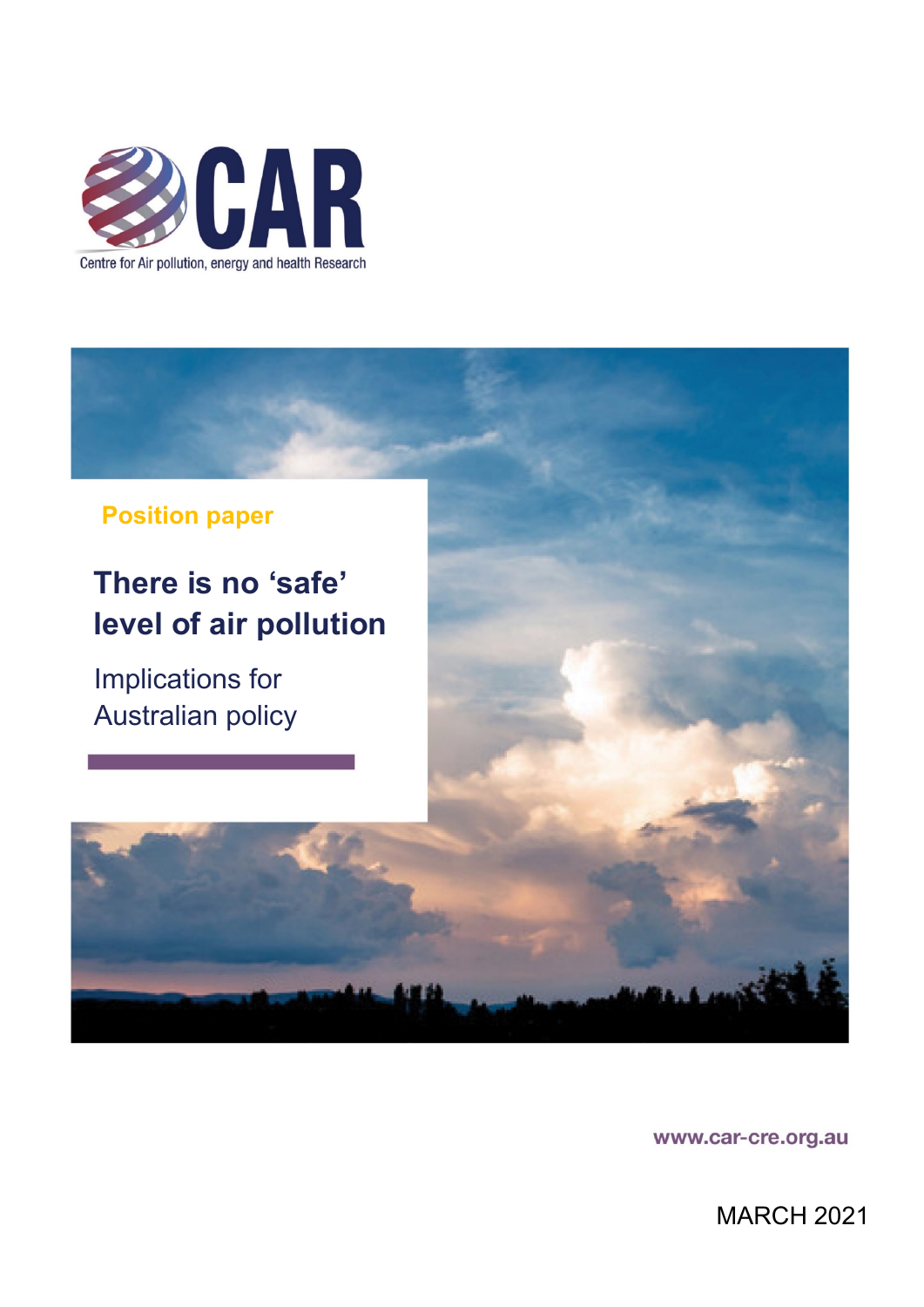# **No level of air pollution should be considered 'safe': Implications for Australian policy**

# A position paper from the Centre for Air pollution, energy and health Research (CAR)

Graeme Zosky, Ana Porta Cubas, Geoff Morgan, Rachel Tham, Jane Heyworth, Guy Marks, Michael J Abramson, Fay H Johnston, Yuming Guo, Caroline Lodge, Donna Green, Joy Tripovich and Bin Jalaludin on behalf of the Centre for Air pollution, energy and health Research (CAR)

# **Key points**

- In Australia, ambient air pollution is regulated by a set of guidelines the Ambient Air Quality National Environment Protection Measures (NEPM) – which aims to protect human health and well-being.
- The latest evidence suggests that adverse health effects are seen at **all** levels of air pollution, including those below the current NEPM standards.
- CAR proposes that Australian policy moves away from the current NEPM guidelines approach that defines simple thresholds and instead focus on continuous improvement in air quality by setting targets for continuous air pollution reduction over time.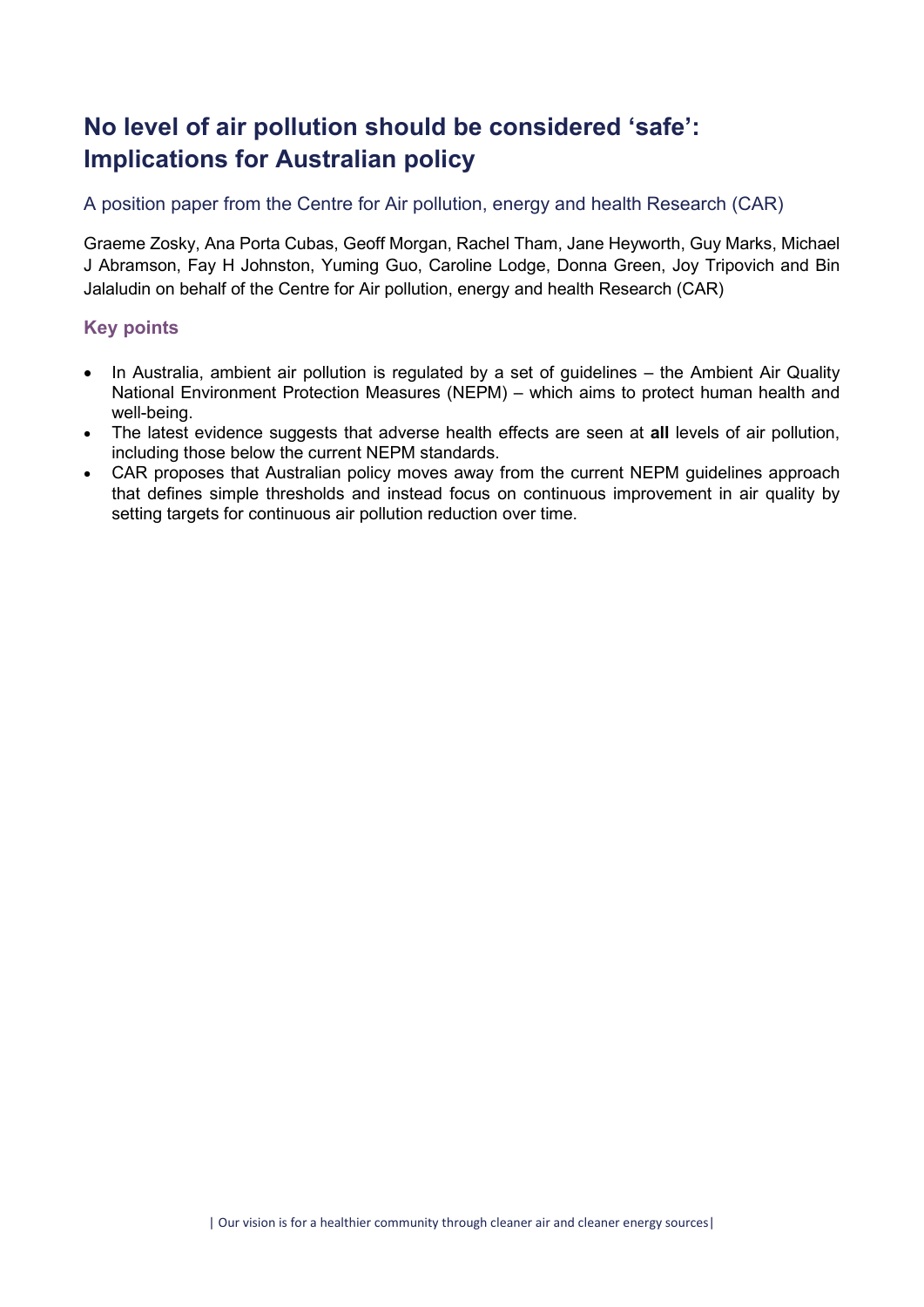#### **Why is air pollution regulation important for health?**

Air pollutants are known to cause a range of adverse effects on health (Box 1). Regulation of air pollutants is one mechanism for reducing these adverse health effects.

#### **Box 1:**

#### **Which pollutants are covered in the Air NEPM and why are they harmful?**

**Carbon monoxide (CO)-** is a gas produced from the incomplete burning of fuel. Outdoors, the key sources are vehicles and machinery, while indoor sources include heaters and gas stoves. In the human body, carbon monoxide reduces the amount of oxygen that is transported in blood reducing oxygen supply to vital organs including the heart and brain<sup>1</sup>.

**Nitrogen dioxide (NO2)-** is a gas produced from the burning of fossil fuel and is generated by vehicles (cars, trucks and buses), power plants, and machinery  $^{2,3}$ . It irritates the airways and short-term exposure can aggravate respiratory conditions e.g., asthma. Exposure over longer periods can contribute to the development of asthma and potentially increase susceptibility to respiratory infections.

**Ozone (O<sub>3</sub>)**- is a secondary pollutant, that is produced when emissions of volatile organic compounds (VOC) and nitrogen oxides interact with sunlight. Ozone exposure irritates and damages the airways and exposure to high levels has been linked to deaths from respiratory causes<sup>4</sup>.

**Sulphur dioxide (SO2)-** comes from burning of fuels containing sulphur. Major sources are power plants and industries, but also ships and vehicles that use fuel containing sulphur. Exposure to  $SO<sub>2</sub>$  causes problems for people with asthma, who are particularly sensitive to this gas.

**Lead (Pb)-** is a metal whose levels in air have decreased since the introduction of unleaded fuel. Historic use in paints and ceramic glazes can cause small amounts of lead to leach out of glazed wear into foods, and lead dust re-circulates from domestic renovations. It remains a problem in communities close to lead mines and smelters. Lead is known to have significant effects on the brain and nervous system and young children are particularly susceptible <sup>5</sup>.

Particles as PM<sub>10</sub>- particles smaller than 10 thousandths of a millimetre in diameter - can enter the respiratory system. Short-term exposure is linked to increased hospitalisations and deaths from heart and lung conditions <sup>6</sup>. Long-term exposure is linked to ongoing heart and lung conditions and disorders affecting metabolism e.g., diabetes <sup>7</sup>.

**Particles as PM2.5**- fine particles smaller than 2.5 thousandths of a millimetre - can reach deep into the respiratory system and cross into the blood stream. Exposure to PM<sub>2.5</sub> is one of the leading causes of death and disease around the world <sup>8</sup>. It is associated with heart and lung conditions, type 2 diabetes, pre-term birth and impaired brain health<sup>9</sup>.

#### **How air pollution is regulated in Australia**

In Australia, air pollution levels are regulated at the national level by the Ambient Air Quality National Environmental Protection Measure (Air NEPM). The Air NEPM sets a level, or threshold, for each of the seven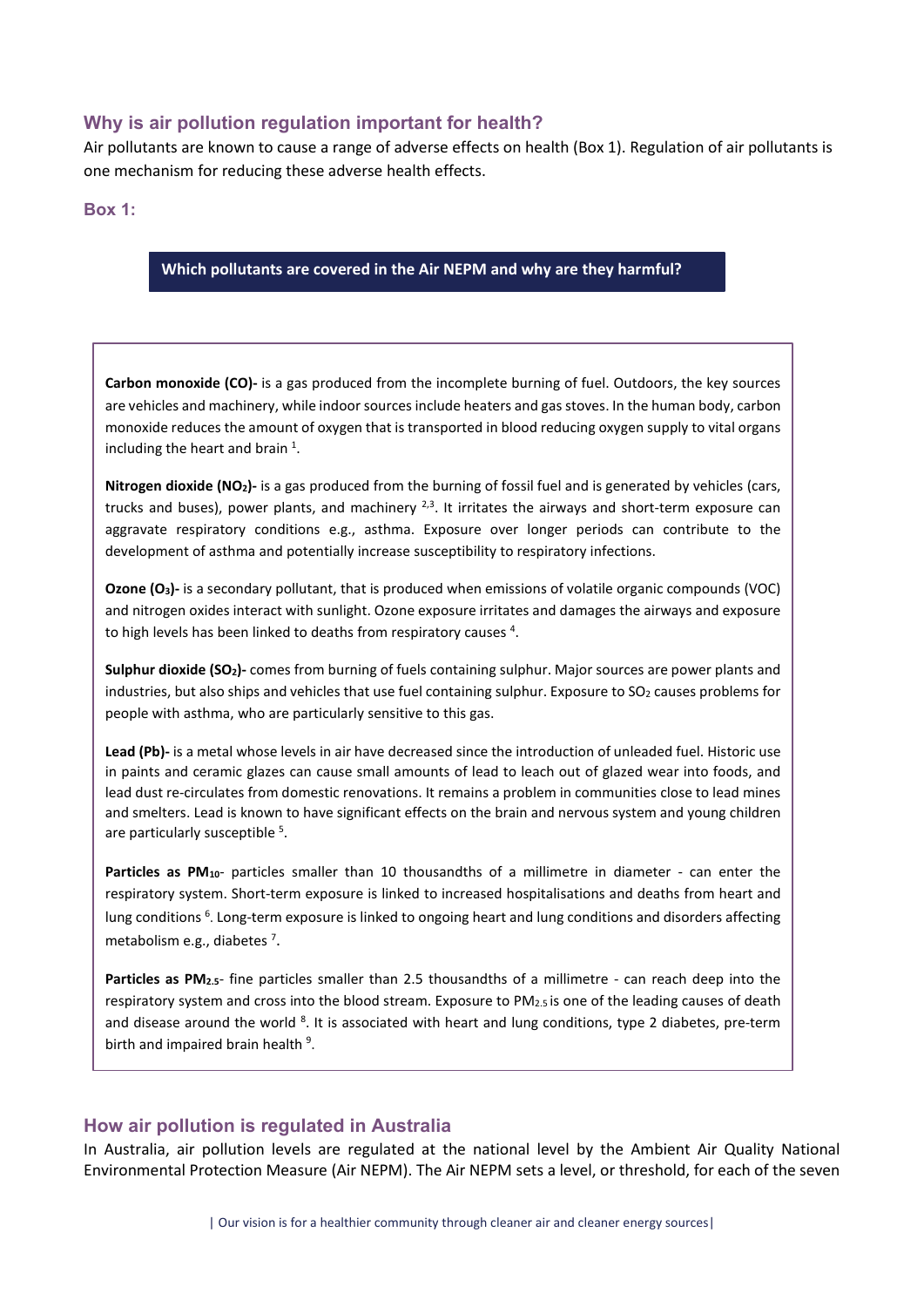pollutants listed in Box 1. States and Territories must regulate emissions of these pollutants to ensure that the Air NEPM thresholds are met (Table 1).

The aim of the Air NEPM is to "[allow] for the adequate protection of human health and well-being" <sup>10</sup>. For each pollutant, the Air NEPM states the threshold that ambient air must remain below (presented as a 'maximum concentration standard') and the time period over which the measurement is taken. For example, for fine particles (PM<sub>2.5</sub>), the NEPM states that over a period of one day the average concentration of these particles should not exceed 25  $\mu$ g/m<sup>3</sup> (micrograms per cubic metre of air). A microgram is one-millionth of a gram. Over a period of a year, the average concentration should not exceed 8  $\mu$ g/m<sup>3</sup> (see last row in Table 1).

| Table 1: Air NEPM standards with thresholds ('maximum concentration standard') and averaging period for |  |
|---------------------------------------------------------------------------------------------------------|--|
| each pollutant                                                                                          |  |

| <b>Pollutant</b>                    | <b>Maximum concentration</b><br>standard | <b>Averaging period</b> |
|-------------------------------------|------------------------------------------|-------------------------|
| Carbon monoxide (CO)                | 9.0 ppm *                                | 8 hours                 |
| Nitrogen dioxide (NO <sub>2</sub> ) | 0.12 ppm                                 | 1 hour                  |
|                                     | 0.03 ppm                                 | 1 year                  |
| Ozone $(O_3)$                       | $0.10$ ppm                               | 1 year                  |
|                                     | 0.08 ppm                                 | 4 hours                 |
| Sulphur dioxide (SO <sub>2</sub> )  | 0.20 ppm                                 | 1 hour                  |
|                                     | 0.08 ppm                                 | 1 day                   |
|                                     | 0.02 ppm                                 | 1 year                  |
| Lead (Pb)**                         | 0.5 $\mu$ g/m <sup>3</sup> ***           | 1 year                  |
| Particles as PM <sub>10</sub>       | 50 $\mu$ g/m <sup>3</sup>                | 1 day                   |
|                                     | $25 \mu g/m^3$                           | 1 year                  |
| Particles as PM <sub>2.5</sub>      | $25 \mu g/m^3$                           | 1 day                   |
|                                     | $8 \mu g/m^3$                            | 1 year                  |

Source: Australian Government Federal Register of Legislation, *National Environment Protection (Ambient Air Quality) Measure*. Available at: <https://www.legislation.gov.au/Details/F2016C00215>

\*ppm- parts per million (by volume)

\*\*Note that lead may soon be removed from the Air NEPM

\*\*\* µg/m3- microgram per cubic meter

States and Territories must report annually to the National Environment Protection Council (NEPC) on how well they have fared in adhering to these standards. However, as the NEPC does not have the power to take action, this reporting does not result in any real consequences for the jurisdictions that fail to meet the NEPM standards.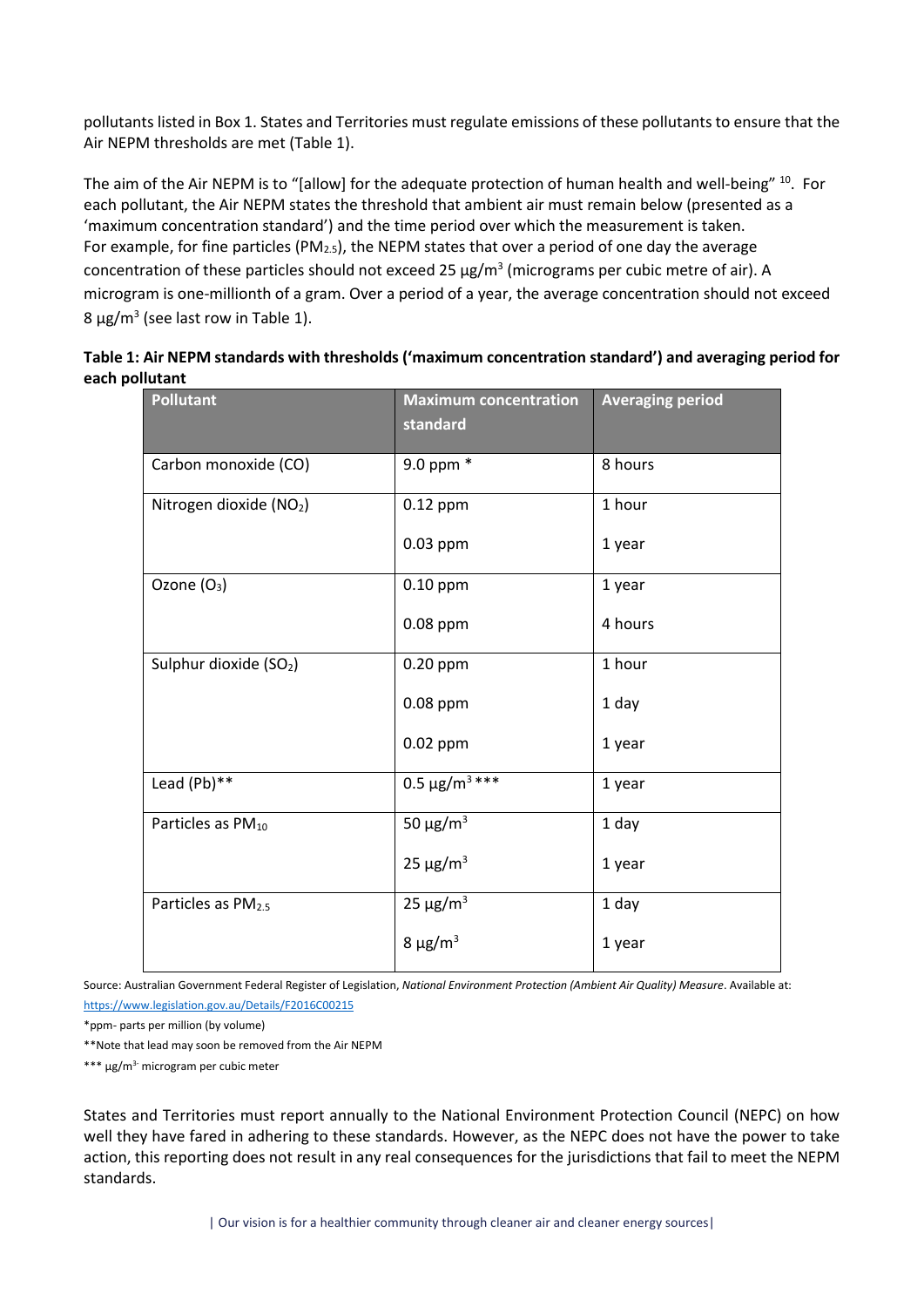#### **Why is the way that air pollution is regulated a problem?**

Our concern with using the current NEPM to regulate air quality is that it assumes a 'safe' threshold for air pollution, below which there are no health impacts. For example, for  $PM_{2.5}$  the implication is that if, on any given day, the average concentration in the air is below  $25\mu$ g/m<sup>3</sup>, then there will be no negative health effects and there would be no benefit in achieving further reduction in  $PM_{2.5}$  levels. There is a further assumption that any increase in air pollutant concentrations that can be achieved without breaching the Air NEPM threshold, will not cause adverse health effects. As we show in the next section, these assumptions are not supported by evidence.

> **"Using air pollution thresholds in the NEPM implies there is a 'safe' air pollution level, below which no health effects occur. The evidence tells us otherwise."**

#### **Health impacts are seen at 'low' levels of air pollution**

The current evidence suggests there is no 'safe' level of air pollution 11. We now know that **health effects are seen at very low levels, well below the Air NEPM standards** and that, for most of Air NEPM pollutants, **there is no evidence of a 'safe' level of exposure.** That is, there is no cut off below which no health impacts are seen. The clearest evidence for this is for  $PM_{2.5}$ ,  $PM_{10}$  and lead. The evidence that exists for a health effects threshold for  $NO<sub>2</sub>$  shows that it is five times lower than the current Air NEPM standard  $^{12}$ . This indicates that countries with low to moderate levels of air pollution, such as Australia, have the potential for substantial improvements in health if we can achieve further reductions in air pollution levels.

#### **We have known about this issue for many years**

The lack of a threshold for most Air NEPM pollutants and evidence of health impacts at relatively low air pollution levels has been widely acknowledged by various governments and international agencies and was outlined by the World Health Organization (WHO) in 2005:

*.. the evidence for ozone and PM shows risks to health at concentrations currently found in many cities in developed countries; these epidemiological findings imply that guidelines cannot provide full protection, since thresholds below which adverse effects do not occur have not been identified. Second, an increasing range of adverse health effects has been linked to air pollution, and at ever-lower pollutant concentrations. This is especially true of airborne PM* 13.

Guidelines used to set the Air NEPM also acknowledge the lack of a safe air pollution threshold:

*A non-threshold approach should be taken for the current criteria pollutants and genotoxic carcinogens. For the criteria pollutants, this approach is based on the evidence from epidemiological studies that indicate that there is no threshold for effects* <sup>14</sup>**.**

CAR strongly believes that all Australians will benefit if our air quality standards reflect this evidence.

**The methodology used to develop the NEPM acknowledge the absence of a 'safe' threshold for air pollution**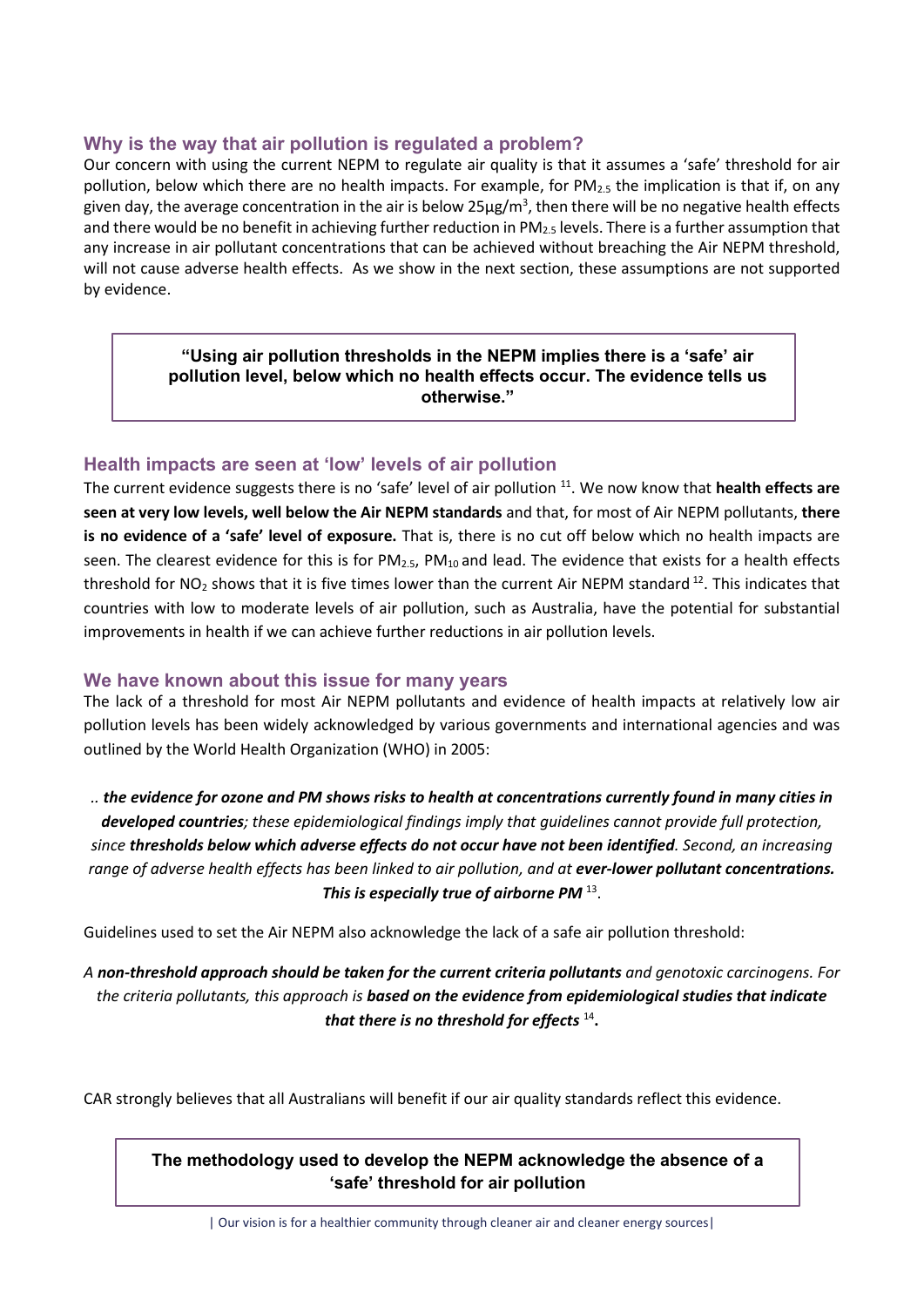## **An evidence-based solution: towards exposure minimisation**

The Air NEPM states that it aims to provide adequate protection of human health and well-being. We argue that the current approach to setting the Air NEPM does not achieve this aim. There is compelling evidence of the absence of a 'safe' threshold and of significant health gains to be made by reductions in air pollution, even in generally low air pollution environments such as Australia.

Australia has plans to reduce the Air NEPM thresholds for  $PM_{2.5}$ ,  $SO_2$  and NO<sub>2</sub> by 2025<sup>15, 10</sup>. While CAR acknowledges and welcomes these reductions in NEPM standards, they are still based on the premise of a safe threshold for air pollution. Instead, CAR proposes that national policy should be updated to reflect the latest scientific evidence by seeking to achieve continual air pollution reductions.

# **Australian policy should be updated to reflect the latest evidence by focusing on continuous reductions in air pollution**

One approach is the European Union's model under the 2016 National Emissions Ceilings Directive which sets out clear goals to reduce air pollution exposure. Under this Directive, countries have committed to reduce PM<sub>2.5</sub> by 49%, NO<sub>2</sub> by 63% and SO<sub>2</sub> by 79% by 2030<sup>16</sup>. It is estimated that these continuous improvements in air quality will reduce the health impacts of air pollution in Europe by half compared with those seen in 2005  $16$ .

CAR's latest review proposes a similar air pollution minimisation approach:

*In the absence of a mechanism to promote continual improvement and best practice by regulators and industry, we are failing to adequately protect the Australian community from the health impacts of air pollution <sup>13</sup>*.

# **A continual air pollution reduction program would improve the health of Australian communities.**

# **About the Centre for Air pollution, energy and health Research**

The Centre for Air pollution, energy and health Research (CAR) is a National Health and Medical Research Council Centre for Research Excellence in Australia. It is the only group of its kind nationally to bring together researchers focusing on the impacts of air pollution and new versus traditional forms of energy on our health. Our vision for a healthier community is the driving force behind our research.

CAR supports teams of researchers in the fields of epidemiology, exposure assessment, toxicology, chemistry, biostatistics and clinical respiratory medicine to pursue collaborative projects and to develop their capacity. We are based in seven of Australia's leading universities and research institutions.

#### **References**

1. United States Environmental Protection Agency, *Basic Information about Carbon Monoxide (CO) Outdoor Air Pollution.* Available at*:* [https://www.epa.gov/co-pollution/basic-information-about](https://www.epa.gov/co-pollution/basic-information-about-carbon-monoxide-co-outdoor-air-pollution#What%20is%20CO)[carbon-monoxide-co-outdoor-air-pollution#What%20is%20CO](https://www.epa.gov/co-pollution/basic-information-about-carbon-monoxide-co-outdoor-air-pollution#What%20is%20CO)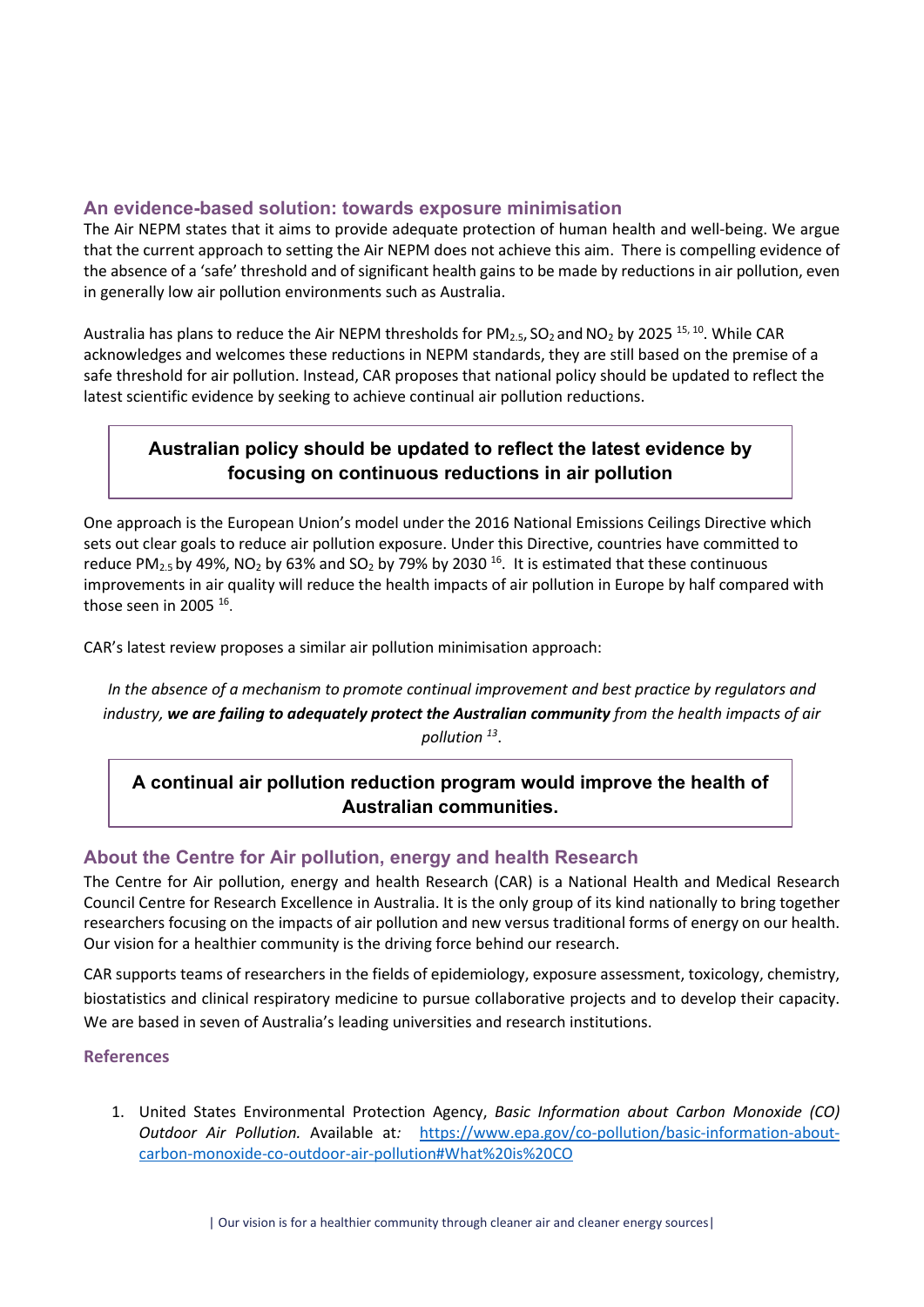- 2. United States Environmental Protection Agency, *Nitrogen Dioxide (NO2) Pollution.* Available at*:* <https://www.epa.gov/no2-pollution>
- 3. Commonwealth of Australia, State of Environment Report: *Nitrogen Dioxide.* Available at: https://soe.environment.gov.au/theme/ambient-air-quality/topic/2016/nitrogen-dioxide
- 4. United States Environmental Protection Agency, *Health Effects of Ozone Pollution.* Available at*:*  https://www.epa.gov/ground-level-ozone-pollution/health-effects-ozone-pollution
- 5. World Health Organization, *Lead poisoning and health*. Available at: [https://www.who.int/news](https://www.who.int/news-room/fact-sheets/detail/lead-poisoning-and-health)[room/fact-sheets/detail/lead-poisoning-and-health](https://www.who.int/news-room/fact-sheets/detail/lead-poisoning-and-health)
- 6. Requia WJ, Adams MD, Arain A, Papatheodorou S, Koutrakis P, Mahmoud M. Global Association of Air Pollution and Cardiorespiratory Diseases: A Systematic Review, Meta-Analysis, and Investigation of Modifier Variables. Am J Public Health. 2018 Apr;108(S2):S123-S130. doi: 10.2105/AJPH.2017.303839. Epub 2017 Oct 26. PMID: 29072932; PMCID: PMC5922189.
- 7. Hamanaka, R.B. and G.M. Mutlu, Particulate matter air pollution: effects on the cardiovascular system. Frontiers in endocrinology, 2018. **9**: p. 680.
- 8. GBD 2017 Risk Factor Collaborators. Global, regional, and national comparative risk assessment of 84 behavioural, environmental and occupational, and metabolic risks or clusters of risks for 195 countries and territories, 1990-2017: a systematic analysis for the Global Burden of Disease Study 2017. Lancet. 2018 Nov 10;392(10159):1923-1994. doi: 10.1016/S0140-6736(18)32225-6. Epub 2018 Nov 8. Erratum in: Lancet. 2019 Jan 12;393(10167):132. Erratum in: Lancet. 2019 Jun 22;393(10190):e44. PMID: 30496105; PMCID: PMC6227755.
- 9. Landrigan PJ, Fuller R, Acosta NJR, Adeyi O, Arnold R, Basu NN, Baldé AB, Bertollini R, Bose-O'Reilly S, Boufford JI, Breysse PN, Chiles T, Mahidol C, Coll-Seck AM, Cropper ML, Fobil J, Fuster V, Greenstone M, Haines A, Hanrahan D, Hunter D, Khare M, Krupnick A, Lanphear B, Lohani B, Martin K, Mathiasen KV, McTeer MA, Murray CJL, Ndahimananjara JD, Perera F, Potočnik J, Preker AS, Ramesh J, Rockström J, Salinas C, Samson LD, Sandilya K, Sly PD, Smith KR, Steiner A, Stewart RB, Suk WA, van Schayck OCP, Yadama GN, Yumkella K, Zhong M. The Lancet Commission on pollution and health. Lancet. 2018 Feb 3;391(10119):462-512. doi: 10.1016/S0140-6736(17)32345-0. Epub 2017 Oct 19. Erratum in: Lancet. 2018 Feb 3;391(10119):430. PMID: 29056410.
- 10. National Environment Protection (Ambient Air Quality) Measure Available at: <https://www.legislation.gov.au/Details/F2016C00215>
- 11. Liu, M.S., Chen, R., Sera, F., Vicedo-Cabrera, A.M, Guo, Y., Tong, S., Coelho, M.S.Z.S., Saldiva, P.H.N., Lavigne, E., et al. 2019 Ambient Particulate Air Pollution and Daily Mortality in 652 Cities. N Engl J Med 2019; 381:705-715 DOI: 10.1056/NEJMoa1817364
- 12. Hanigan IC, Rolfe MI, Knibbs LD, Salimi F, Cowie CT, Heyworth J, Marks GB, Guo Y, Cope M, Bauman A, Jalaludin B, Morgan GG. All-cause mortality and long-term exposure to low level air pollution in the '45 and up study' cohort, Sydney, Australia, 2006-2015. Environ Int. 2019 May; 126:762-770. doi: 10.1016/j.envint.2019.02.044. Epub 2019 Mar 15. PMID: 30878871.
- 13. World Health Organization, *Air quality guidelines. Global update 2005. Particulate matter, ozone, nitrogen dioxide and sulfur dioxide*. Available at: [https://www.euro.who.int/en/health](https://www.euro.who.int/en/health-topics/environment-and-health/Housing-and-health/publications/pre-2009/air-quality-guidelines.-global-update-2005.-particulate-matter,-ozone,-nitrogen-dioxide-and-sulfur-dioxide)[topics/environment-and-health/Housing-and-health/publications/pre-2009/air-quality-guidelines.](https://www.euro.who.int/en/health-topics/environment-and-health/Housing-and-health/publications/pre-2009/air-quality-guidelines.-global-update-2005.-particulate-matter,-ozone,-nitrogen-dioxide-and-sulfur-dioxide) [global-update-2005.-particulate-matter,-ozone,-nitrogen-dioxide-and-sulfur-dioxide](https://www.euro.who.int/en/health-topics/environment-and-health/Housing-and-health/publications/pre-2009/air-quality-guidelines.-global-update-2005.-particulate-matter,-ozone,-nitrogen-dioxide-and-sulfur-dioxide)
- 14. National Environmental Protection Council, *Methodology for setting air quality standards in Australia Part A*. Available at: [http://www.nepc.gov.au/system/files/resources/458719dc-73eb-](http://www.nepc.gov.au/system/files/resources/458719dc-73eb-4cfd-a688-a36b32e80f6c/files/methodology-air-quality-standards-australia-parta.pdf)[4cfd-a688-a36b32e80f6c/files/methodology-air-quality-standards-australia-parta.pdf](http://www.nepc.gov.au/system/files/resources/458719dc-73eb-4cfd-a688-a36b32e80f6c/files/methodology-air-quality-standards-australia-parta.pdf)
- 15. AAQ NEPM Review 2019 [https://www.nepc.gov.au/system/files/consultations/8710bdfb-ed01-4df9-](https://www.nepc.gov.au/system/files/consultations/8710bdfb-ed01-4df9-8697-bc75956991a1/files/aaq-nepm-review-2019-question-and-answer-fact-sheet.pdf) [8697-bc75956991a1/files/aaq-nepm-review-2019-question-and-answer-fact-sheet.pdf](https://www.nepc.gov.au/system/files/consultations/8710bdfb-ed01-4df9-8697-bc75956991a1/files/aaq-nepm-review-2019-question-and-answer-fact-sheet.pdf)
- 16. European Union, *Reduction of National Emissions*. Available at: https://ec.europa.eu/environment/air/reduction/index.htm